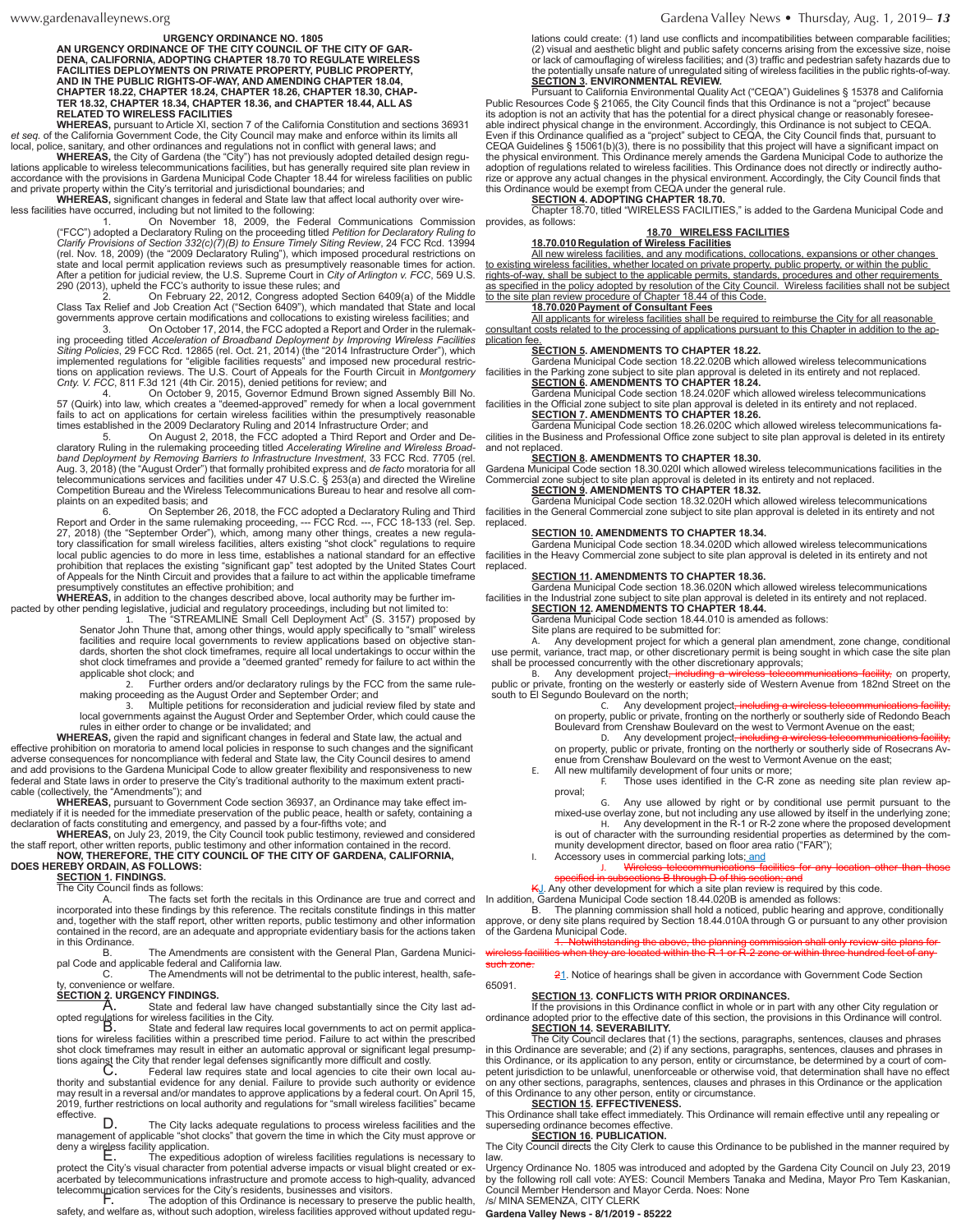**Legal Notices-GV** T.S. No. 17-47301 APN: 6105-013-056. NOTICE OF TRUST-EE'S SALE. YOU ARE IN DEFAULT UNDER A DEED OF TRUST DATED 10/11/2005. UNLESS YOU TAKE ACTION TO PRO-TECT YOUR PROP-ERTY, IT MAY BE SOLD AT A PUBLIC SALE. IF YOU NEED AN EXPLANATION OF THE NATURE OF THE P R O C E E D I N G AGAINST YOU, YOU SHOULD CONTACT A LAWYER. A public auction sale to the highest bidder for cash, cashier's check drawn on a state or national bank, check drawn by a state or federal credit union, or a check drawn by a state or federal savings and loan association, or savings association, or savings bank specified Section 5102 of the Financial Code and authorized to do business in this state will be held by the duly appointed trustee as shown below, of all right, title, and interest conveyed to and now held by the trustee in the hereinafter described property under and pursuant to a Deed of Trust described below. The sale will be made, but without covenant or warranty, expressed or implied, regarding title, possession, or encumbrances, to pay the remaining principal sum of the note(s) secured by the Deed of Trust, with interest and late charges thereon, as provided in the note(s), advances, under the terms of the Deed of Trust, interest thereon, fees, charges and expenses of the Trustee for the total amount (at the time of the initial publication of the Notice of Sale) reasonably estimated to be set forth below. The amount may be greater on the day of sale. Trustor: JANEEN D. MCLAUGHLIN, MI-CHAEL MCLAUGHLIN, WIFE AND HUSBAND,

Steele, LLP Deed of  $\overline{r}$  r  $\overline{r}$   $\overline{r}$   $\overline{r}$   $\overline{r}$   $\overline{r}$   $\overline{r}$   $\overline{r}$   $\overline{r}$   $\overline{r}$   $\overline{r}$   $\overline{r}$   $\overline{r}$   $\overline{r}$   $\overline{r}$   $\overline{r}$   $\overline{r}$   $\overline{r}$   $\overline{r}$   $\overline{r}$   $\overline{r}$   $\overline{r}$   $\overline{r}$   $\overline{r}$   $\over$ 10 N 10 N 11 N 2 ment No. 1 o otali anno

corder of Los Angeles Date of Sale:8/15/2019  $\blacksquare$   $\blacksquare$   $\blacksquare$   $\blacksquare$   $\blacksquare$ Sale: Vincy LCL US

Los Angeles-Norwalk,  $L$  $r$ titiour D n Fillinous D

\$618,485.21. Note: Be-

K E R A V E F A V E F A V E F A

**Legal Notices-GV** Legal Nutries-GV ing auctioned off may be a junior lien. If you are the highest bidder at the auction, you are or may be responsible for paying off all liens senior to the lien being auctioned off, before you can receive clear title to the property. You are encouraged to investigate the existence, priority, and size of outstanding liens that may exist on this property by contacting the county recorder's office or a title insurance company, either of which may charge you a fee for this information. If you consult either of these resources, you should be aware that the same lender may hold more than one mortgage or deed of trust on the property. NOTICE TO PROPERTY OWNER: The sale date shown on this notice of sale may be postponed one or more times by the mortgagee, beneficiary, trustee, or a court, pursuant to Section 2924g of the California Civil Code. The law requires that information about trustee sale postponements be made available to you and to the public, as a courtesy to those not present at the sale. If you wish to learn whether your sale date has been postponed, and, if applicable, the rescheduled time and date for the sale of this property, you may call (800) 280-2832 or visit this Internet Web site www.auction.com, using the file number assigned to this case 17-<br>47301. Information **Information** about postponements that are very short in duration or that occur close in time to the scheduled sale may not immediately be reflected in the telephone information or on the Internet Web site. The best way to **Legal Notices-GV** Legal Nutries-uv Duly Appointed Trustee: Zieve, Brodnax & Steele, LLP Deed of Trust recorded 10/18/2005, as Instrument No. 05 2499855, of Official Records in the office of the Recorder of Los Angeles County, Cal ifornia, Date of Sale:8/15/2019 at 9:00 AM. Place of Sale: Vineyard Ballroom, Doubletree Hotel Los Angeles-Norwalk, 13111 Sycamore Drive, Norwalk, CA 90650. Estimated amount of unpaid balance and o ther charges: \$618,485.21. Note: Because the Beneficiary reserves the right to bid less than the total debt owed, it is possible that at the time of the sale the opening bid may be less than the total debt owed. Street Address or other common designation of real property: 15918 S DEN-KER AVE # C, GARDENA, CA 90247. Described as follows: As more fully described on said Deed of Trust, A.P.N #.: 6105-013-056. The undersigned Trustee disclaims any liability for any incorrectness of the street address or other common designation, if any, shown above. If no street address or other common designation is shown, directions to the location of the property may be obtained by sending a written request to the beneficiary within 10 days of the date of first publication of this Notice of Sale. NOTICE TO POTENTIAL BID-DERS: If you are considering bidding on this property lien, you should understand that<br>there are risks inthere are risks involved in bidding at a trustee auction. You will be bidding on a lien, not on the property itself. Placing the highest bid at a trustee auction does not automatically entitle you to free and clear ownership of the property. You should also be

**Legal Notices-GV** Legal Nutles-GV ate Park, Suite 450, Irvine, CA 92606. For Non-Automated Sale Information, call: (714) 848-7920. For Sale Information: (800) 280- 2 8 3 2 www.auction.com. Michael Busby, Trustee Sale Officer. This office is enforcing a security interest of your creditor. To the extent that your obligation has been discharged by a bankruptcy court or is subject to an automatic stay of bankruptcy, this notice is for informational purposes only and does not constitute a demand for payment or any attempt to collect such obligation EPP 29411 Pub Dates 0 7 / 1 8 , 0 7 / 2 5 , 0 8 / 0 1 / 2 0 1 9 **Gardena Valley News-7 / 1 8 , 2 5 , 8 / 1 / 2 0 1 9 - 8 4 2 9 9**

> **NOTICE OF PETITION TO ADMINISTER ESTATE OF ROLISHA ANTIONETTE TURNER Case No. 19STPB05035**

To all heirs, beneficiaries, creditors, contingent creditors, and persons who may otherwise be interested in the will or estate, or both, of ROLISHA AN-TIONETTE TURNER A PETITION FOR PROBATE has been filed by Paris Streeter in the Superior Court of California, County of LOS ANGELES. THE PETITION FOR PROBATE requests that Paris Streeter be appointed as personal

representative to administer the estate of the decedent. THE PETITION requests authority to administer the estate under the Independent Administration of Es-<br>tates Act. (This author- $(This author$ ity will allow the personal representative to take many actions without obtaining court approval. Before taking certain very important actions, however the personal representative will be required to give notice to interested persons unless they have waived notice or consented to the proposed action.) The independent adminis-tration authority will be granted unless an interested person files an objection to the petition and shows good cause why the court should not grant the authority.

St., Los Angeles, CA 90012.

IF YOU OBJECT to the granting of the petition, you should appear at the hearing and state your objections or file written objections with the court before the hearing. Your appearance may be in person or by your attorney. IF YOU ARE A CRED-ITOR or a contingent creditor of the decedent, you must file your claim with the court and mail a copy

**Legal Nutries-GV Legal Notices-GV** Legal Nutries-GV to the personal representative appointed by the court within the

tition will be held on 90012. later of either (1) four months from the date of first issuance of letters to a general personal representative. as defined in section 58(b) of the California Probate Code, or (2) 60 days from the date of mailing or personal delivery to you of a notice under section 9052 of the California Pro-

bate Code. Other California statutes and legal authority may affect your rights as a creditor. You may want to consult with an attorney knowledgeable in California law.

YOU MAY EXAMINE the file kept by the court. If you are a person interested in the estate, you may file with the court a Request for Special Notice (form DE-154) of the filing of an inventory and appraisal of estate assets or of any petition or account as provided in Probate Code section 1250. A Request for Special Notice form is available from the court clerk.

Attorney for petitioner: COLETTE T DAVIS ESQ SBN 143785 LAW OFFICES OF

COLETTE T DAVIS 1500 ROSECRANS AVE STE 500 MANHATTAN BEACH CA 90266 CN961355 TURNER

Jul 18,25, Aug 1, 2019 **Gardena Valley News-7 / 1 8 , 2 5 , 8 / 1 / 2 0 1 9 - 8 4 2 0 8**

**NOTICE OF PETITION TO ADMINISTER ESTATE OF KAY KIYOME NAWA**

**Case No. 19STPB05804** To all heirs, beneficiar-

ies, creditors, contingent creditors, and persons who may otherwise be interested in the will or estate, or both, of KAY KIYOME NAWA PETITION FOR PROBATE has been filed by John Nawa in the Superior Court of California, County of LOS ANGELES. THE PETITION FOR PROBATE requests that John Nawa be appointed as personal

representative to administer the estate of the decedent. THE PETITION re quests authority to administer the estate under the Independent Administration of Estates Act. (This authority will allow the personal representative to take many actions without obtaining court approval. Before taking certain very import-ant actions, however, the personal repre-sentative will be required to give notice to interested persons unless they have waived notice or consented to the proposed action.) The independent admin-istration authority will be granted unless an interested person files an<br>objection to the petition and shows good

cause why the court

**Legal Notices-GV** 

cause why the court should not grant the authority. A HEARING on the pe-

Sept. 11, 2019 at 8:30 AM in Dept. No. 2D located at 111 N. Hill St., Los Angeles, CA IF YOU OBJECT to the

granting of the petition, you should appear at the hearing and state your objections or file written objections with the court before the hearing. Your appearance may be in person

or by your attorney. IF YOU ARE A CRED-ITOR or a contingent creditor of the decedent, you must file your claim with the court and mail a copy to the personal representative appointed by the court within the later of either (1) four months from the date of first issuance of letters to a general personal representative, as defined in section 58(b) of the California Probate Code, or (2) 60 days from the date of mailing or per-sonal delivery to you of a notice under section 9052 of the California Probate Code.

Other California statutes and legal authority may affect your rights as a creditor. You may want to consult with an attorney knowledgeable in California law.

YOU MAY EXAMINE the file kept by the court. If you are a person interested in the estate, you may file with the court a Request for Special Notice (form DE-154) of the filing of an inventory and ap-praisal of estate assets or of any petition or account as provided in Probate Code section 1250. A Request for Special Notice form is available from the court clerk.

Attorney for petitioner: MATTHEW C YU ESQ SBN 256235 LAW OFFICE OF MATTHEW C YU 3620 PACIFIC COAST HWY STE 200 TORRANCE CA 90505 CN961819 NAWA Aug

1,8,15, 2019 **Gardena Valley News-8/1,8,15/2019- 84739 NOTICE OF PETITION TO**

#### **ADMINISTER ESTATE OF HENRY HAMADA Case No.**

**19STPB05664** To all heirs, beneficiaries, creditors, contingent creditors, and persons who may otherwise be interested in the will or estate, or both, of HENRY HA-MADA A PETITION FOR

**Gardena Valley News-**PROBATE has been filed by Norman Hamada in the Superior Court of California, County of LOS A N G E L E S . THE PETITION FOR

**8/1,8,15/2019- 85042** PROBATE requests that Norman Hamada be appointed as personal rep-resentative to administer the estate of

the decedent. THE PETITION requests authority to ad-

www.gardenavalleynews.org **Legal Notices-GV** 

minister the estate under the Independent Administration of Estates Act. (This authority will allow the personal representative to take many actions without obtaining court approval. Before taking certain very important actions, however, the personal representative will be required to give notice to interested persons unless they have waived notice or consented to the proposed action.) The independent administration authority will be granted unless an interested person files an objection to the petition and shows good cause why the court should not grant the

authority.

90012.

bate Code.

fornia law.

clerk.

**ESQ** SBN 225243

3RD FLR DOWNEY CA 90241 CN961515 HAMADA Aug 1,8,15, 2019

Other California statutes and legal authority may affect your rights as a creditor. You may want to consult with an attorney knowledgeable in Cali-

YOU MAY EXAMINE the file kept by the court. If you are a person interested in the estate, you may file with the court a Request for Special No-tice (form DE-154) of the filing of an inventory and appraisal of estate assets or of any petition or account as provided in Probate Code section 1250. A Request for Special Notice form is available from the court

IF YOU OBJECT to the granting of the petition, you should appear at the hearing and state your objections or file written objections with the court before the hearing. Your appearance may be in person or by your attorney. IF YOU ARE A CRED-ITOR or a contingent creditor of the decedent, you must file your claim with the court and mail a copy to the personal representative appointed by the court within the later of either (1) four months from the date of first issuance of letters to a general personal representative, as defined in section 58(b) of the California Probate Code, or (2) 60 days from the date of mailing or personal delivery to you of a notice under section 9052 of the California Pro-

**Legal Notices-GV business** Legal Numbers-Given Legal Nutles-GV

denavalleynews.org

boxes of unknown content identified by Occupant name and items unit below, to enforce a lien imposed on said property pursuant to Sections 21700-21716 of the Business & Professions, section 2328 of the UCC, Section 535 of the Penal Code and provisions of the Civil Code. The undersigned will

sell at public sale by competitive bidding on **AUGUST 12, 2019 AT 8 : 0 0 A M** , o n t h e premises where said property has been stored known as:

SAF KEEP SELF STORAGE 2045 W ROSECRANS

AVE GARDENA, CA 90249 310-225-2577 County of Los Angeles,

State of California, the following: NAME and ITEMS STEVEN RICHLAND: A HEARING on the petition will be held on August 29, 2019 at 8:30 AM in Dept. No. 4 located at 111 N. Hill St., Los Angeles, CA

ENVIROMENTAL RE-SOURCE DEVELOP-MENT CORP: CON-STRUCTION EQUIP-MENT AND MINING EQUIPMENT

STEVEN RICHLAND ENVIROMENTAL RE-SOURCE DEVELOP-MENT CORP: CON-STRUCTION EQUIP-MENT AND MINING MENT AND I

F R A N K A L L E N : H O U S E H O L D GOODS, SUITCASES, AND BOXES STEVEN JASPER: BOXES, BAGS, AND

LOOSE ITEMS  $IASHA$  TURNER TELEVISION, MAT-

TRESS, SPRING, AND BOXES JOANNA CALHOUN: DRESSER, MAT-TRESS, AND CLOTH-

ING TAMIA COLEMAN: STOVE, SPEAKERS, SUITCASES, AND BOXES

MONIQUE ALLEN: HOUSEHOLD ITEMS, BOXES AND BAGS MICHELLE GILLES: CLOTHING, MAT-

TRESS. BIKE, AND BOXES CHARISSE AUSTIN: TV, CLOTHING, SUIT-

CASES AND BAGS **REBECCA GARLAND:**<br>CLOTHING MAT-**CLOTHING** TRESS, BOXES AND **BAGS** 

J A M E S S H A M - BURGER: DRESSER, TOYS, SPORTS ITEMS, AND BOXES STEVE JOHNSON: APPLIANCES, MAT-TRESS, BOXES, AND BAGS

EDUARDO HERNAN-DEZ: SOFA, BIKE, RE-FRIGERATOR, AND BOXES

LILLY JONES: TV, MI-CROWAVE, CLOTH-ING, BIKE AND

B O X E S BETTY CORTEZ-SILVA: ARMCHAIR BOXES, AND BAGS<br>ANGELA HOOKS: TV, ANGELA HOOKS: TV,<br>TRUNKS, CLOTH-INGS, AND BOXES MICHELLE GILLES: **DRESSER, CHINA<br>CABINET, BOXES** CABINET, BOXES

AND BAGS JUAN QUARKER: MATTRESS, SPRING,<br>BOXES, TOOLS AND **BAGS** 

**NOTICE OF SALE** NOTICE IS HEREBY GIVEN that the undersigned intends to sell personal property and business goods and

boxes of unknown con-

Attorney for petitioner: BLANCA PACHECO

LAW OFFICE OF BLANCA PACHECO 8137 3RD STREET

> CHRIS ITOW: BOXES,<br>BAGS, DINING TA-BAGS, DINING TA-BLE, AND CHAIRS Purchases must be paid for at the time of

A HEARING on the petition will be held on August 19, 2019 at 8:30 AM in Dept. No. 4 located at 111 N. Hill  $\blacksquare$ 18111128C formation: (800) 280- 2 8 3 2 Sale Officer. This of $h$  vour curity interest of your  $\Gamma$  can be extended by  $\Gamma$  $\theta$ that you recover obligation has been distributed by  $\theta$ (tatamantl bialchicht. subject to an automatic to an automatic to an automatic the set of the set of the set of the set of the set of the set of the set of the set of the set of the set of the set of the set of the set of the set of the set of t ational purposes only the county recorded the county of the county of the county of the county of the county of the county of the county of the county of the county of the county of the county of the county of the county of the county of the co of which may charge **FICTITIOUS BUSINESS NAME STATEMENT!** 

and does not consti-tute a demand for pay-ment or any attempt to  $\overline{\phantom{a}}$   $\overline{\phantom{a}}$   $\overline{\phantom{a}}$   $\overline{\phantom{a}}$   $\overline{\phantom{a}}$   $\overline{\phantom{a}}$   $\overline{\phantom{a}}$   $\overline{\phantom{a}}$   $\overline{\phantom{a}}$   $\overline{\phantom{a}}$   $\overline{\phantom{a}}$   $\overline{\phantom{a}}$   $\overline{\phantom{a}}$   $\overline{\phantom{a}}$   $\overline{\phantom{a}}$   $\overline{\phantom{a}}$   $\overline{\phantom{a}}$   $\overline{\phantom{a}}$   $\overline{\$ 0 8 / 0 1 / 2 0 1 9 **Gardena Valley News-7 / 1 8 , 2 5 , 8 / 1 / 2 0 1 9**  nore informa lender may hold more  $T$ in  $L$  $L$ i  $\sqrt{ }$ den of the trust of the trust of the trust of the trust of the trust of the trust of the trust of the trust of the trust of the trust of the trust of the trust of the trust of the trust of the trust of the trust of property. NOTICE TO cause the Beneficial Secretary and Secretary and Secretary and Secretary and Secretary and Secretary and Secretary and Secretary and Secretary and Secretary and Secretary and Secretary and Secretary and Secretary and Secre reserves the right to bid **For more information** at the time of the sale  $\sim$  11  $\pm$  10  $\overline{\phantom{a}}$ less than the total debt owed. The street Address or common de | Call 310-329-0331 EXI. 123

or more times by the mort American Card JNI AVENUE, UAK suant to Section 2924g  $\overline{\phantom{a}}$  $\blacksquare$  15005 & Vrni scribed on the Deed on Secret Secret Secret Architecture on the Deed on the Deed on the Deed on the Deed on th of Trust, A.P.N #.: **15005 S. Vermont Avenue, Gardena CA 90247**

on this notice of sale

verify postponement information is to attend the scheduled sale. Dated: 7/8/2019 Zieve, Brodnax & Steele, LLP, as Trustee, 30 Corporate Park, Suite 450, Irvine, CA 92606. For  $\overline{\phantom{a}}$ aware that the lien bebe a junior lien. If you are the highest bidder  $\alpha$  nouse a or may be responsible a new p  $\sim$  to the lien being being being being being being being being being being being being being being being being being being being being being being being being being being being being being being being being being being title to the property. Ila and nuhli iic diiu vuvii  $\mathbb{R}$  ence, priority, and size  $\mathbb{R}$ of outstanding liens icinocc Namc prices inquire **Starting a new business?** room, Doubletree Hotel Let us file and publish your